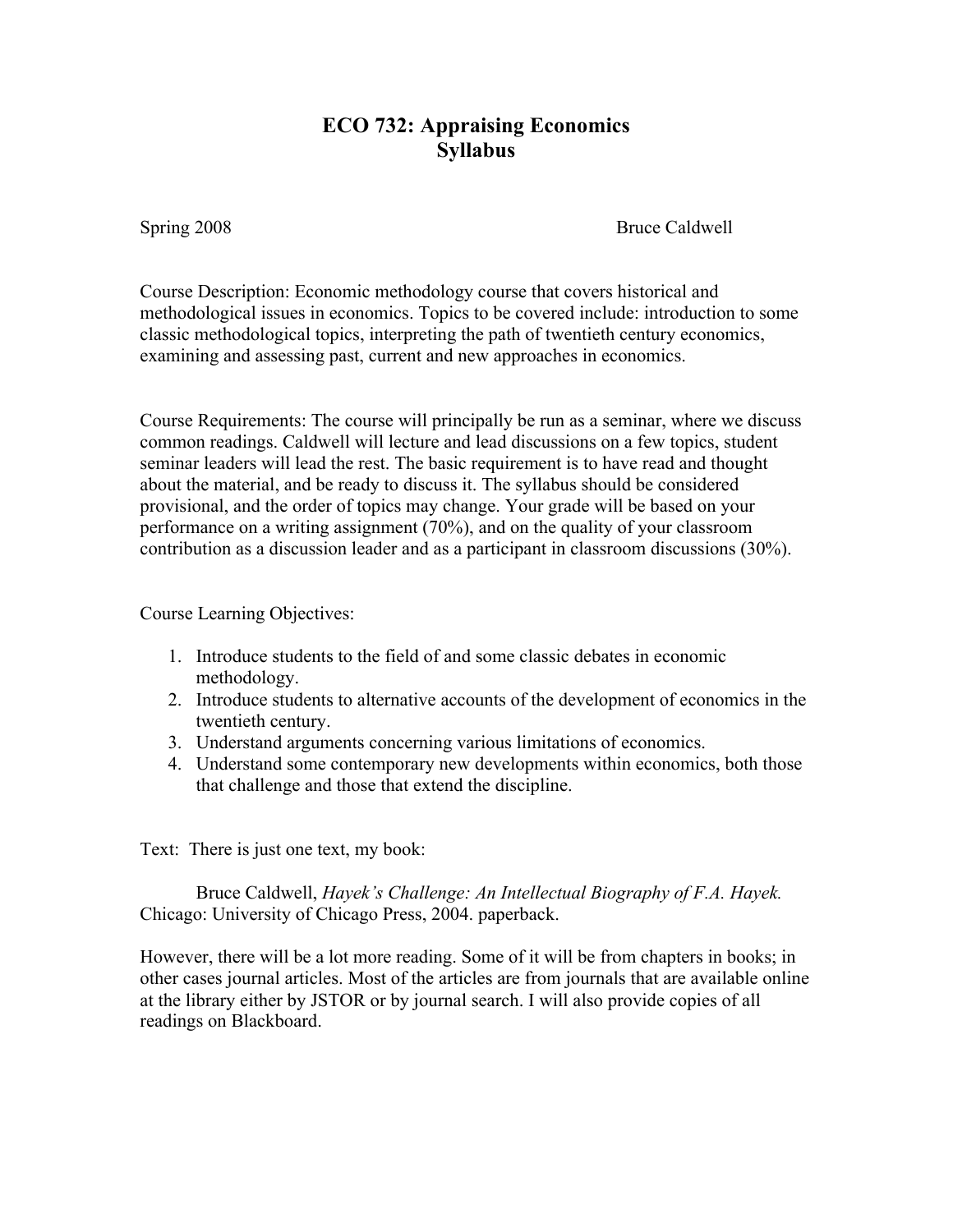Course Outline:

- 1. Opening Lecture: The Methodology of Economics An Overview
	- a. Caldwell as Case Study: How I got into it, and where I went
	- b. A bit on  $20<sup>th</sup>$  century philosophy of science
	- c. Where we are heading in this course

Readings: Bruce Caldwell, "Positivism" and the introductory chapter to *Hayek's Challenge*

2. Background on the history of economic thought

Readings: *Hayek's Challenge,* chapter 1; Philip Mirowski, "Physics and the 'Marginalist Revolution', " *Cambridge Journal of Economics*, 1984, 361-379.

3. Background on some early methodological debates and socialism

Readings: *Hayek's Challenge,* Chapters 2, 3, and 5, plus pp. 97-99 of chapter 4.

4. Friedman's Famous Essay – Content and Appraisal

Readings: Milton Friedman, "The Methodology of Positive Economics," *Essays in Positive Economics.* Chicago: U. Chicago Press, 1953, 3-43. Dan Hammond, "An Interview with Milton Friedman on Methodology," *Research in the History of Economic Thought and Methodology,* vol. 10, 1992, 91-118.

 5. Popper: Falsification, Situational Logic, Mark Blaug, Imre Lakatos, and Paris Hilton

Readings: Bruce Caldwell, "Clarifying Popper," *Journal of Economic Literature,* March 1991, 1-33; Mark Blaug, "Confessions of an Unrepentant Popperian," in Roger Backhouse, ed. *New Directions in Economic Methodology.* London: Routledge, 1994.

6. McCloskey: Rhetoric of Economics

Readings: D. McCloskey, "The Rhetoric of Economics," *Journal of Economic Literature,* June 1983, 481-517; Uskali Mäki, "Diagnosing McCloskey," and D. McCloskey, "Reply to Mäki," *Journal of Economic Literature,* September 1995, 1300-1323.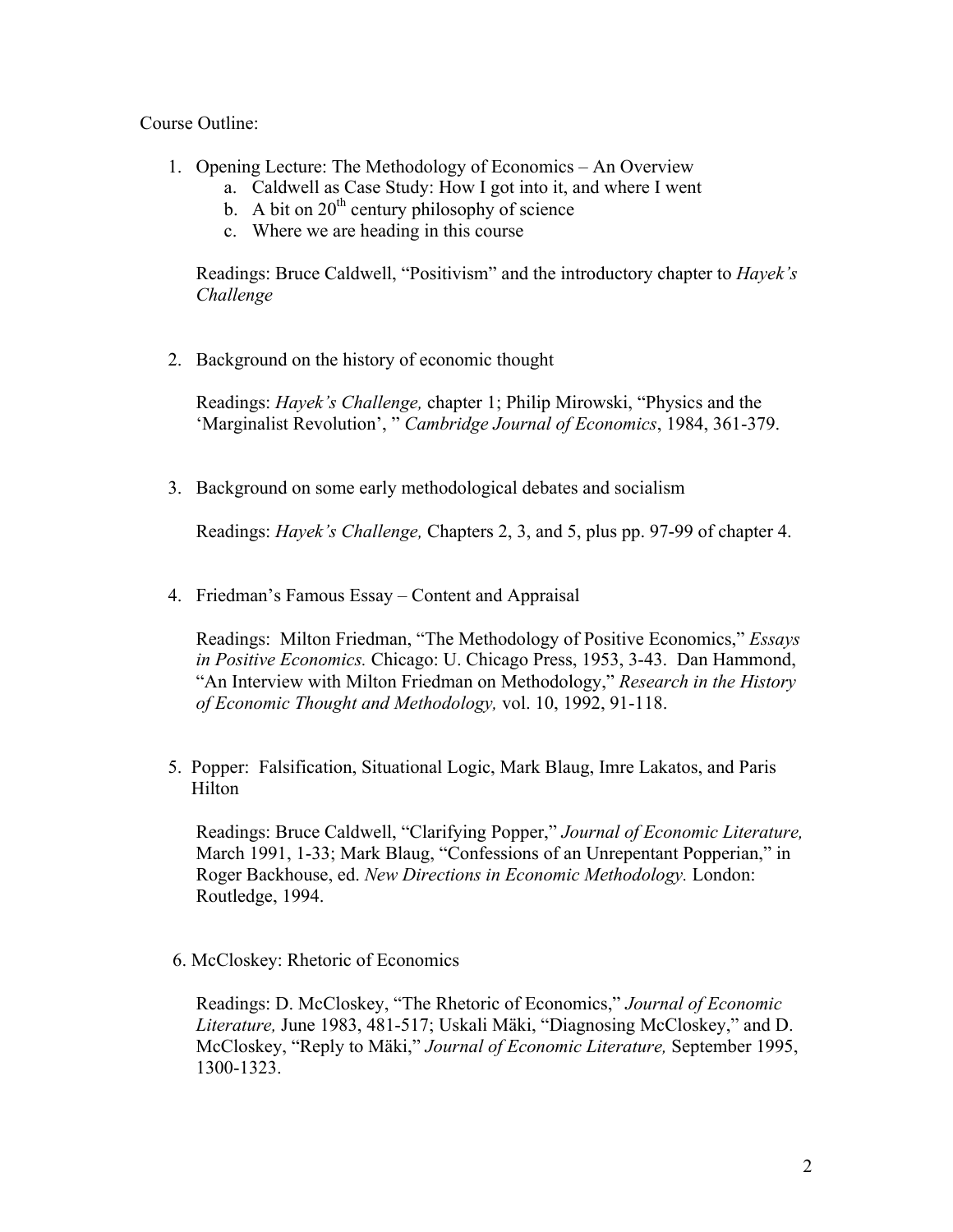7. Interpreting the Recent History of our Discipline – Mirowski and Weintraub

Readings: Philip Mirowski,; "13 Theses about Economics," manuscript. E. Roy Weintraub, *How Economics Became a Mathematical Science.* Durham: Duke University Press, 2002, chapters 4 & 6. (Caldwell's SEJ review??)

## 8. Friedrich Hayek: In his Own Words

Readings: "Freedom and the Economic System" (1938); "The Use of Knowledge in Society" (1945), "The Meaning of Competition" (1946).

9. Friedrich Hayek: Caldwell's Take

Readings: *Hayek's Challenge,* chapters 10 & 11, 14 & 15 (the last 2 are most important)

## 10. Empirical Work in Economics

Readings: Robert Goldfarb, "Now You See It, Now You Don't: Emerging Contrary Results in Economics," *Journal of Economic Methodology,* December 1997, 221-44; Thomas Leonard, "The Very Idea of Applying Economics: The Modern Minimum Wage Controversy and Its Antecedents," *Toward a History of Applied Economics: Annual Supplement to Volume 32, History of Political Economy.* Durham: Duke U. Press, 2000, 117-44; Vernon Smith, "The Two Faces of Adam Smith," *Southern Economic Journal,* July 1998, 1-19.

11. Theoretical Work in Economics

Readings: David Kreps, *Game Theory and Economic Modelling.* Oxford: Clarendon Press, 1990, chapter 5; Franklin Fisher, "Games Economists Play: A Non-cooperative View," *Rand Journal of Economics,* 1989, 113-24; "Anomalies: Ultimatums, Dictators, and Manners," *Journal of Economic Perspectives,* Spring 1995, 209-219.

12. Economists and Policy

Readings: Robert Nelson, "The Economics Profession and the Making of Public Policy," *Journal of Economic Literature,* March 1987, 49-91. Dani Rodrik, "Goodbye Washington Consensus, Hello Washington Confusion?", *Journal of Economic Literature,* Dec. 2006, 973-987.